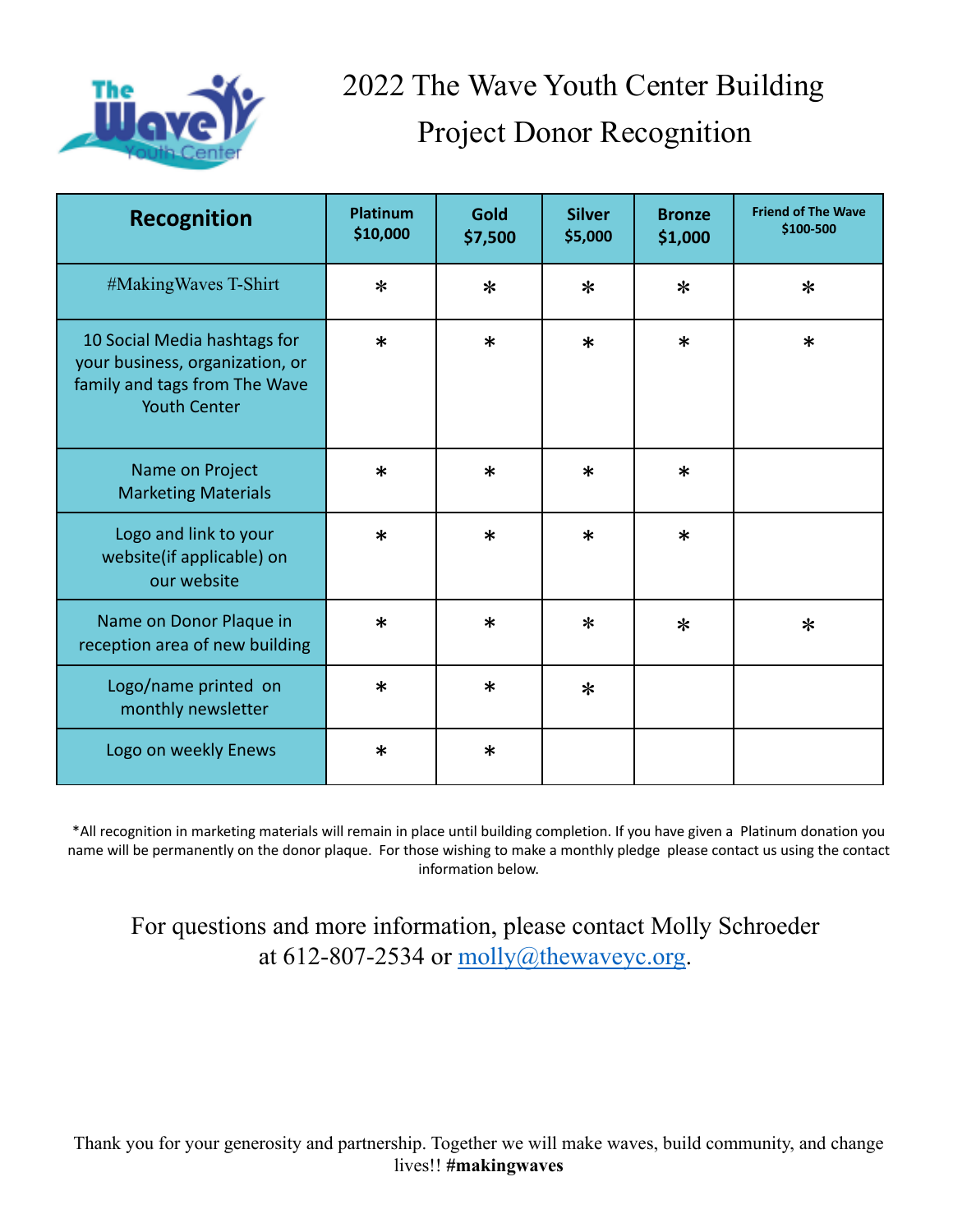

Naming Right Opportunities

| <b>Opportunity</b>                     | <b>Donation Amount</b> | <b>Number of</b><br><b>Opportunities</b> | <b>Number of</b><br><b>Opportunities</b><br>remaining |
|----------------------------------------|------------------------|------------------------------------------|-------------------------------------------------------|
| <b>Building</b>                        | \$1,000,000            | 1                                        | 1                                                     |
| <b>Event Center</b>                    | \$750,000              | $\mathbf{1}$                             | $\mathbf{1}$                                          |
| <b>Solar Energy</b>                    | \$650,000              | 1                                        | $\mathbf{1}$                                          |
| <b>Kitchen</b>                         | \$500,000              | 1                                        | $\mathbf{1}$                                          |
| <b>Computer Lab</b>                    | \$250,000              | 1                                        | $\mathbf{1}$                                          |
| <b>Computer Stations</b>               | \$2,000                | 22                                       | 22                                                    |
| <b>Library/Sensory</b><br><b>Space</b> | \$50,000               | $\mathbf 1$                              | $\mathbf{1}$                                          |
| <b>Creative Arts</b><br>Lab            | \$50,000               | $\mathbf{1}$                             | $\mathbf{1}$                                          |
| <b>Art Stations</b>                    | \$300                  | 33                                       | 33                                                    |
| <b>Education Room</b>                  | \$25,000               | $\mathbf{1}$                             | $\mathbf{1}$                                          |
| <b>Reception Area</b>                  | \$10,000               | $\mathbf 1$                              | $\mathbf{1}$                                          |
| <b>Offices</b>                         | \$10,000               | $\mathbf{1}$                             | $\mathbf{1}$                                          |

For questions and more information, please contact Molly Schroeder at 612-807-2534 or  $molly@thewaveyc.org.$  $molly@thewaveyc.org.$ 

Thank you for your generosity and partnership. Together we will make waves, build community, and change lives!! **#makingwaves**